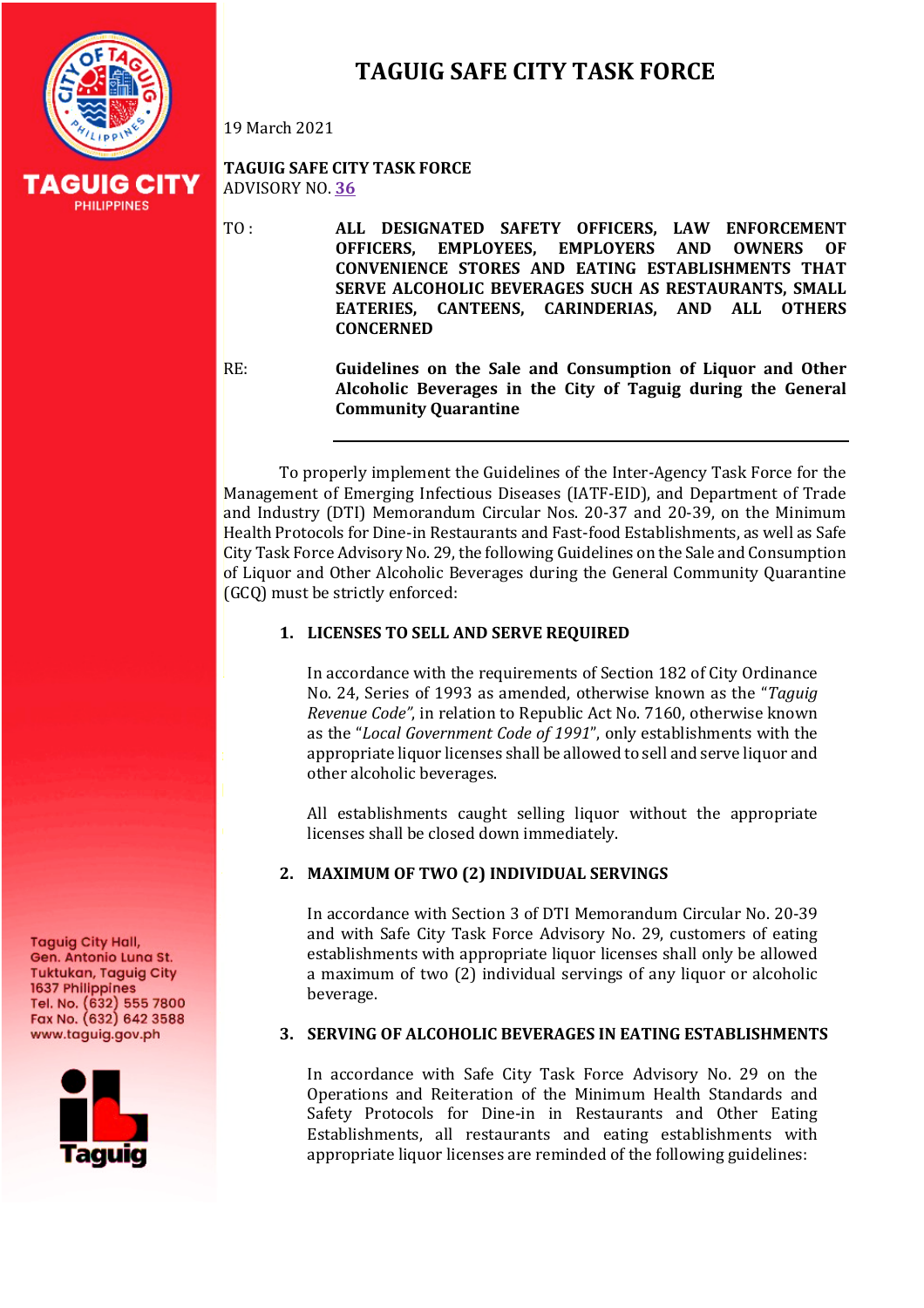- a. Clubs, bars, beerhouses, nightclubs & other similar establishments whose primary business is serving of alcoholic drinks are still **prohibited to operate.**
- b. To discourage people from congregating, all restaurants with appropriate liquor licenses may only serve alcoholic beverages as a compliment to a two (2) hour meal.
- c. Seated patrons or customers are only allowed to consume the following maximum amount during the course of their two  $(2)$ hour meal:
	- i. Wine  $-$  Two  $(2)$  wine glasses per person, or a maximum of one 750 mL bottle of wine for two (2) persons.
	- ii. Beer Two (2) 330 mL bottles per person.
	- iii. Cocktail or spirit  $-$  Two  $(2)$  servings in cocktail glasses per person.
- d. The food and beverage orders **must be consumed inside the establishment**. After consumption, customers must be discouraged from hanging around in groups in order to reduce opportunities for them to mingle.
- e. **Consumption of alcohol in bulk** at eating establishments such as pitchers, buckets, and cases are **strictly prohibited**.

#### **4. SALE OF LIQUOR IN CONVENIENCE STORES AND GROCERIES**

Purchase of alcoholic beverages from convenience stores, groceries and other similar retail stores shall continue to be allowed. However, its consumption within the premises of the convenience store or other similar retail establishment is strictly prohibited.

#### **5. FAILURE TO COMPLY**

To ensure the safety and health of everyone, all restaurant and convenience store owners and managers are reminded to properly implement the guidelines discussed above, and patrons who refuse to comply must be asked to immediately leave their premises.

Failure of an establishment to strictly implement these guidelines shall be a ground for the revocation of their business permit, and their owners and proprietors shall be dealt with the full extent of all existing laws and ordinances.

The implementation of the guidelines provided above shall be closely and regularly monitored. These guidelines are subject to change, in accordance with the evaluation of the Safe City Task Force and the issuances of the IATF-EID, and other relevant national government agencies and offices.

Any person in violation of these guidelines shall be penalized in accordance with Republic Act No. 11332, otherwise known as the "*Mandatory Reporting of*